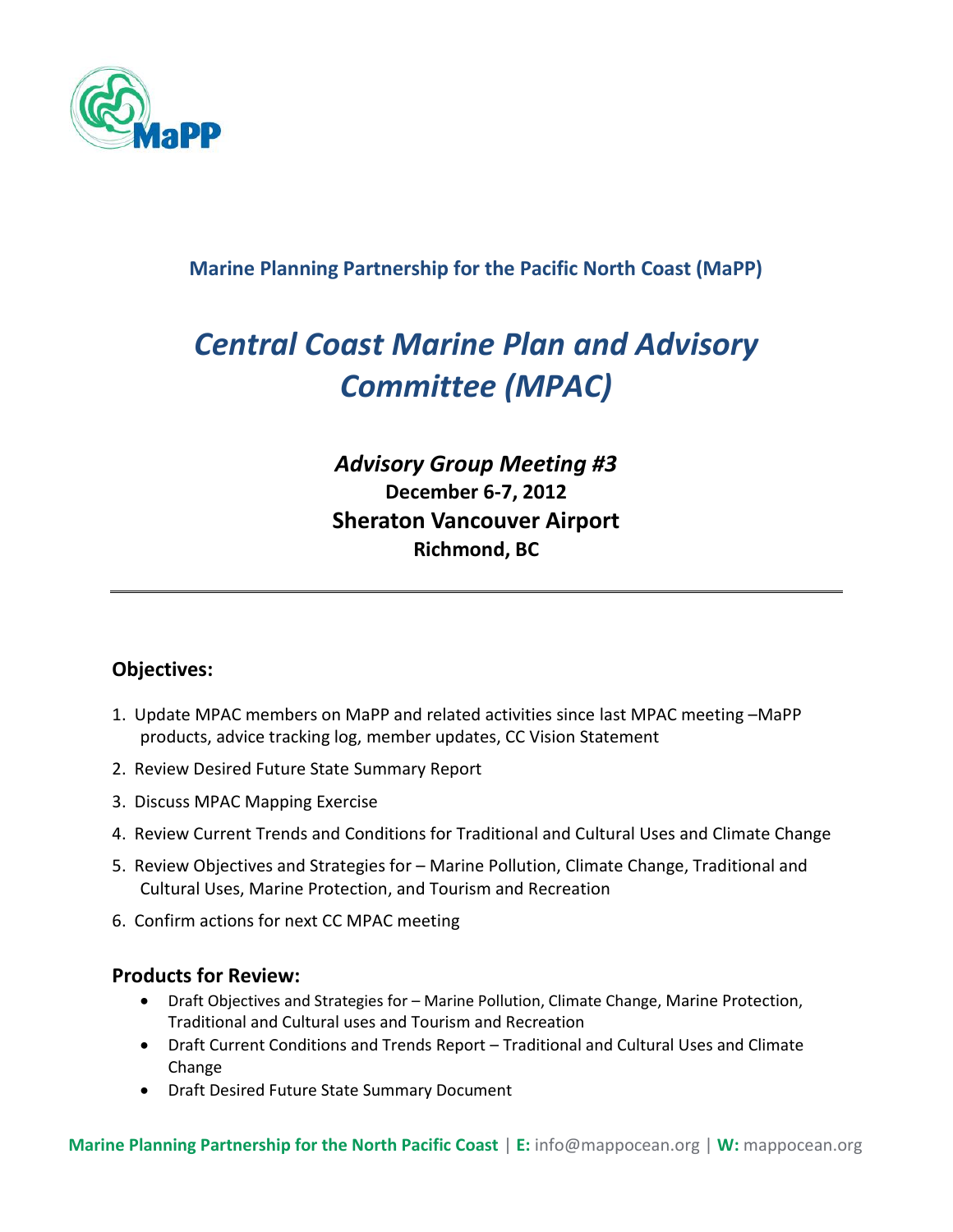

## **Day 1**

| #              | <b>Time</b>     | <b>Topic</b>                                                                                                                                                                                   |
|----------------|-----------------|------------------------------------------------------------------------------------------------------------------------------------------------------------------------------------------------|
|                | 8:30-9:00am     | <b>Coffee and Networking</b>                                                                                                                                                                   |
| 1              | $9:00-9:15$     | <b>Welcome and Opening</b><br>Facilitator/Co-chairs welcoming<br>$\bullet$<br>Location logistics<br>$\bullet$<br>Overview of Agenda<br>$\bullet$<br>Introductions around the room<br>$\bullet$ |
| $\overline{2}$ | 9:15-10:00      | <b>Updates and Advice Review</b><br>MPAC member updates<br>$\bullet$<br>MPAC membership update<br>$\bullet$<br>Review advice log<br>$\bullet$<br><b>CC Vision Statement</b><br>$\bullet$       |
|                | 10:00-10:15     | <b>Break</b>                                                                                                                                                                                   |
| 3              | $10:15 - 11:00$ | <b>Desired Future State Summary Report and Mapping Exercise</b>                                                                                                                                |
| 4              | $11:00 - 12:00$ | <b>Current Conditions and Trends Reports - Traditional and</b><br><b>Cultural Uses and Climate Change</b>                                                                                      |
|                | 12:00-1:00      | Lunch - provided                                                                                                                                                                               |
| 5              | $1:00-2:30$     | <b>Objectives and Strategies for Traditional and Cultural Uses</b>                                                                                                                             |
| 6              | $2:30-3:00$     | <b>Objectives and Strategies for Marine Pollution</b>                                                                                                                                          |
|                | 3:00-3:15       | <b>Break</b>                                                                                                                                                                                   |
| 6              | $3:15-4:00$     | <b>Cont'd Objectives and Strategies for Marine Pollution</b>                                                                                                                                   |
| 7              | $4:00 - 4:15$   | Day 1 wrap and look ahead to Day 2                                                                                                                                                             |
| 8              | $4:15-4:30$     | <b>Guest Speaker</b>                                                                                                                                                                           |